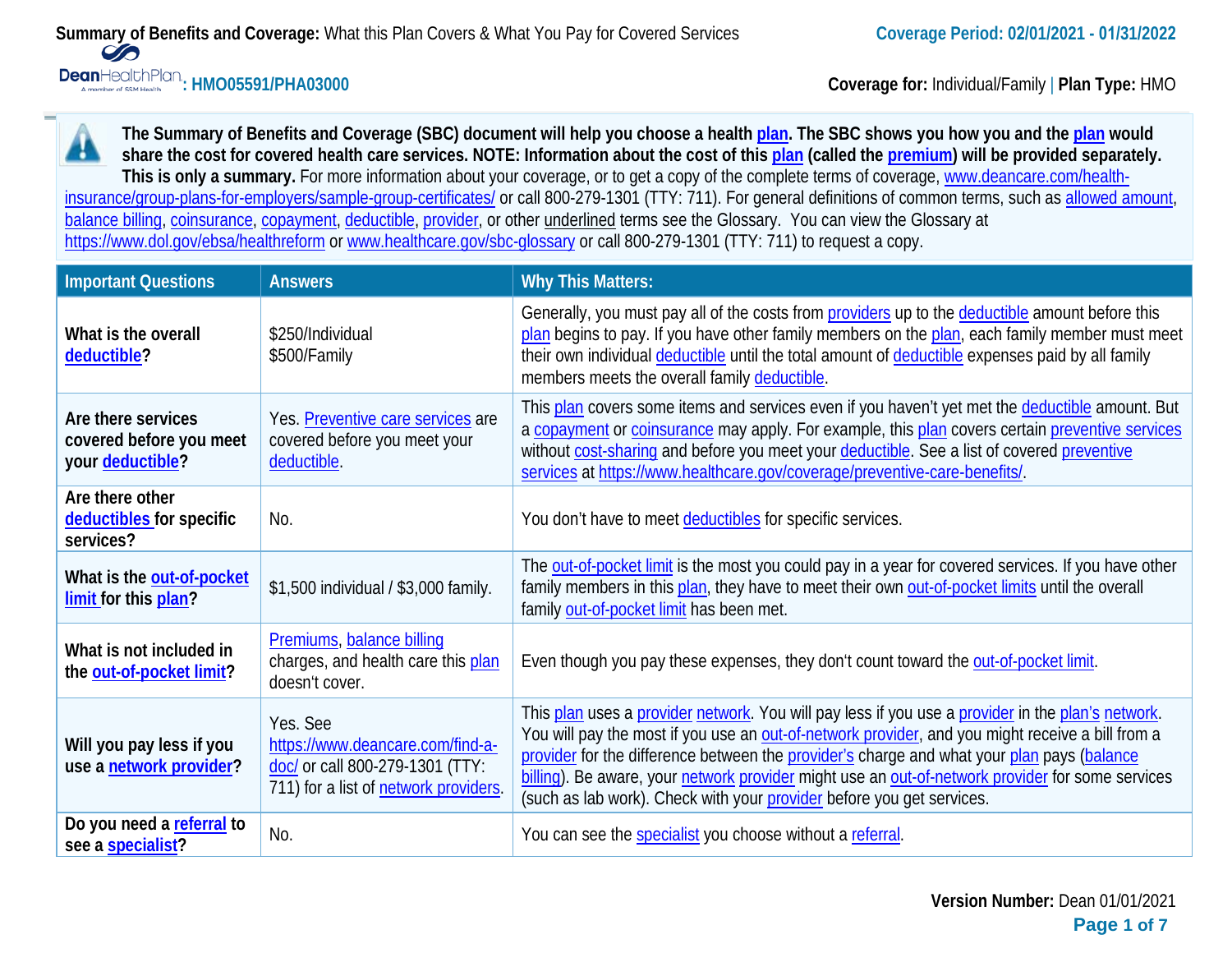41

All **[copayment](https://www.healthcare.gov/sbc-glossary/#copayment)** and **[coinsurance](https://www.healthcare.gov/sbc-glossary/#coinsurance)** costs shown in this chart are after your **[deductible](https://www.healthcare.gov/sbc-glossary/#deductible)** has been met, if a **[deductible](https://www.healthcare.gov/sbc-glossary/#deductible)** applies.

| Common                                                       |                                                     | <b>What You Will Pay</b>                                       |                                                           | Limitations, Exceptions, & Other Important                                                                                                                                                                                                                                                                                                                                                                                            |  |
|--------------------------------------------------------------|-----------------------------------------------------|----------------------------------------------------------------|-----------------------------------------------------------|---------------------------------------------------------------------------------------------------------------------------------------------------------------------------------------------------------------------------------------------------------------------------------------------------------------------------------------------------------------------------------------------------------------------------------------|--|
| <b>Medical Event</b>                                         | <b>Services You May Need</b>                        | <b>Network Provider</b><br>(You will pay the least)            | <b>Out-of-Network Provider</b><br>(You will pay the most) | <b>Information</b>                                                                                                                                                                                                                                                                                                                                                                                                                    |  |
|                                                              | Primary care visit to treat an<br>injury or illness | \$30 copay/visit and/or<br>10% coinsurance after<br>deductible | Not Covered                                               | No coverage for Chiropractic maintenance or<br>long-term therapy.                                                                                                                                                                                                                                                                                                                                                                     |  |
|                                                              | <b>Specialist</b> visit                             | \$60 copay/visit and/or<br>10% coinsurance after<br>deductible | Not Covered                                               | No coverage for infertility services.                                                                                                                                                                                                                                                                                                                                                                                                 |  |
| If you visit a health<br>care provider's office<br>or clinic | Preventive care/screening/<br>immunization          | No charge                                                      | Not Covered                                               | Services under the ACA guidelines will be<br>covered as preventive. Services may have a<br>limit on number of visits and/or specific age<br>requirements. For additional information<br>please see the preventive services section in<br>your Member Certificate. You may have to pay<br>for services that are not preventive. Ask your<br>provider if the services needed are preventive.<br>Then check what your plan will pay for. |  |
|                                                              | Diagnostic test (x-ray, blood<br>work)              | 10% coinsurance after<br>deductible                            | Not Covered                                               |                                                                                                                                                                                                                                                                                                                                                                                                                                       |  |
| If you have a test                                           | Imaging (CT/PET scans, MRIs)                        | 10% coinsurance after<br>deductible                            | <b>Not Covered</b>                                        | None                                                                                                                                                                                                                                                                                                                                                                                                                                  |  |

**Page 2 of 7** \* For more information about limitations and exceptions, see the [plan](https://www.healthcare.gov/sbc-glossary/#plan) or policy document at [www.deancare.com/health-insurance/group-plans-for-employers/sample](https://www.deancare.com/health-insurance/group-plans-for-employers/sample-group-certificates/)[group-certificates/.](https://www.deancare.com/health-insurance/group-plans-for-employers/sample-group-certificates/)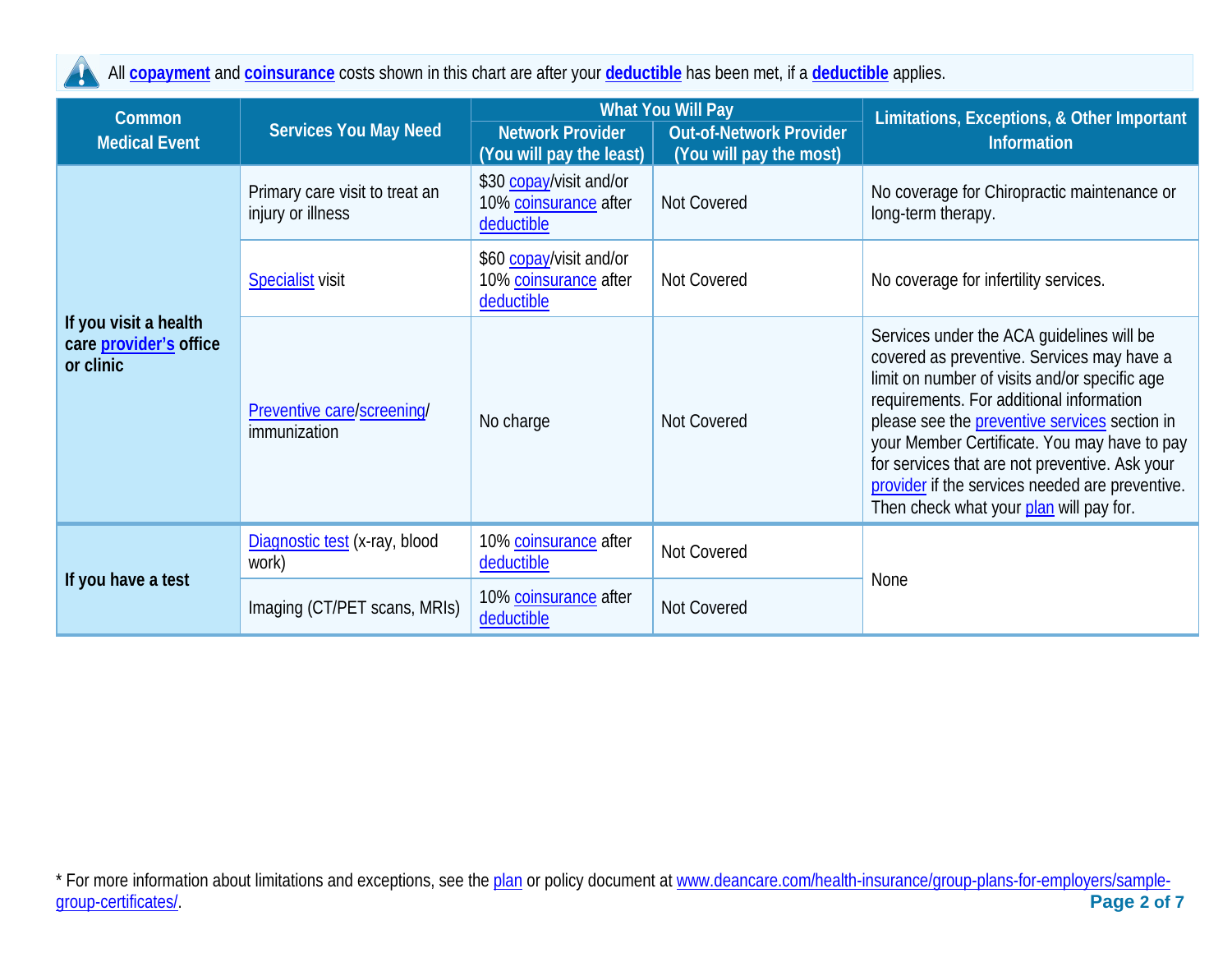| Common                                                                                                                                                                                              |                                                               | <b>What You Will Pay</b>                                                                                           |                                                              | Limitations, Exceptions, & Other Important                                                                                     |  |
|-----------------------------------------------------------------------------------------------------------------------------------------------------------------------------------------------------|---------------------------------------------------------------|--------------------------------------------------------------------------------------------------------------------|--------------------------------------------------------------|--------------------------------------------------------------------------------------------------------------------------------|--|
| <b>Medical Event</b>                                                                                                                                                                                | <b>Services You May Need</b>                                  | <b>Network Provider</b><br>(You will pay the least)                                                                | <b>Out-of-Network Provider</b><br>(You will pay the most)    | <b>Information</b>                                                                                                             |  |
|                                                                                                                                                                                                     | Preferred generic drugs (Tier<br>1)                           | \$10 copay /prescription<br>(retail); Mail order<br>maintenance<br>prescriptions, a 90-day<br>supply for 2 copays. | Not Covered (retail and mail<br>order)                       |                                                                                                                                |  |
| If you need drugs to<br>treat your illness or<br>condition<br>More information about<br>prescription drug<br>coverage is available at<br>https://www.deancare.c<br>om/members/pharmacy-<br>benefits | Non-Preferred generic,<br>Preferred brand drugs (Tier 2)      | \$40 copay /prescription<br>(retail); Mail order<br>maintenance<br>prescriptions, a 90-day<br>supply for 3 copays. | Not Covered (retail and mail<br>order)                       | None                                                                                                                           |  |
|                                                                                                                                                                                                     | Non-preferred generic, Non-<br>preferred brand drugs (Tier 3) | \$75 copay /prescription<br>(retail); Mail order<br>maintenance<br>prescriptions, a 90-day<br>supply for 3 copays. | Not Covered (retail and mail<br>order)                       |                                                                                                                                |  |
|                                                                                                                                                                                                     | Specialty drugs (Tier 4)                                      | \$150 copay<br>/prescription (retail);<br>Mail order maintenance<br>prescriptions not<br>covered.                  | Not Covered (retail and mail<br>order)                       | Infertility drugs not covered (retail and mail<br>order).                                                                      |  |
| If you have outpatient<br>surgery                                                                                                                                                                   | Facility fee (e.g., ambulatory<br>surgery center)             | 10% coinsurance after<br>deductible                                                                                | Not Covered                                                  |                                                                                                                                |  |
|                                                                                                                                                                                                     | Physician/surgeon fees                                        | 10% coinsurance after<br>deductible                                                                                | Not Covered                                                  | None                                                                                                                           |  |
| If you need immediate<br>medical attention                                                                                                                                                          | <b>Emergency room care</b>                                    | \$325 copay/visit and/or<br>10% coinsurance after<br>deductible                                                    | \$325 copay/visit and/or 10%<br>coinsurance after deductible | Initial emergency services are covered with<br>non-plan providers. Copay is waived if<br>admitted for observation or inpatient |  |
|                                                                                                                                                                                                     | <b>Emergency medical</b><br>transportation                    | 10% coinsurance after<br>deductible                                                                                | 10% coinsurance after<br>deductible                          | None                                                                                                                           |  |

**Page 3 of 7** \* For more information about limitations and exceptions, see the **plan** or policy document at [www.deancare.com/health-insurance/group-plans-for-employers/sample](https://www.deancare.com/health-insurance/group-plans-for-employers/sample-group-certificates/)[group-certificates/.](https://www.deancare.com/health-insurance/group-plans-for-employers/sample-group-certificates/)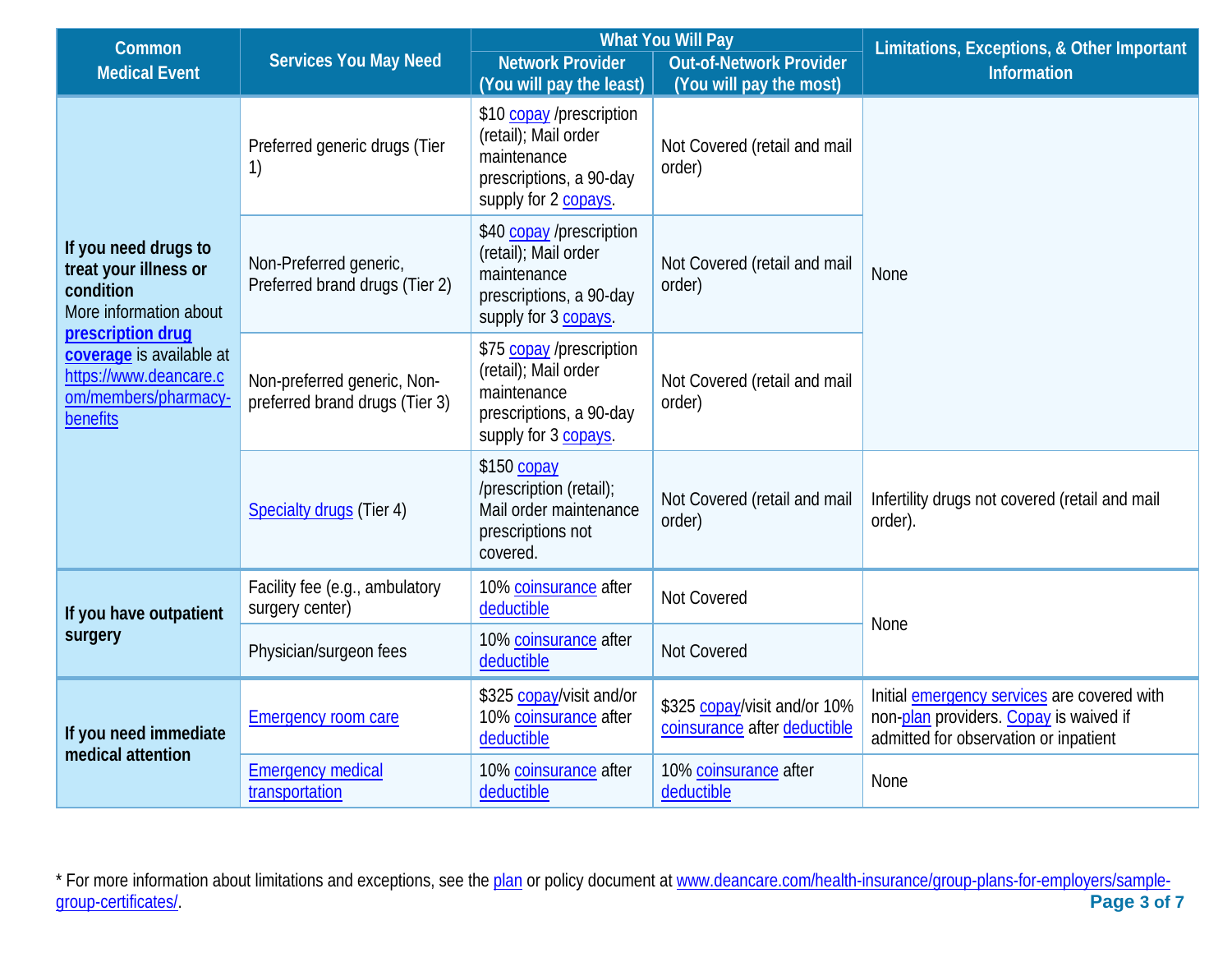| Common                                                           |                                              | <b>What You Will Pay</b>                                                                                                                                                   |                                                             | Limitations, Exceptions, & Other Important                                                                                                                                                                                                                                                                                   |  |
|------------------------------------------------------------------|----------------------------------------------|----------------------------------------------------------------------------------------------------------------------------------------------------------------------------|-------------------------------------------------------------|------------------------------------------------------------------------------------------------------------------------------------------------------------------------------------------------------------------------------------------------------------------------------------------------------------------------------|--|
| <b>Medical Event</b>                                             | <b>Services You May Need</b>                 | <b>Network Provider</b>                                                                                                                                                    | <b>Out-of-Network Provider</b>                              | Information                                                                                                                                                                                                                                                                                                                  |  |
|                                                                  |                                              | (You will pay the least)                                                                                                                                                   | (You will pay the most)                                     |                                                                                                                                                                                                                                                                                                                              |  |
|                                                                  | <b>Urgent care</b>                           | \$30 copay/visit and/or<br>10% coinsurance after<br>deductible                                                                                                             | \$30 copay/visit and/or 10%<br>coinsurance after deductible | Initial urgent care services are covered with<br>out-of-network providers.                                                                                                                                                                                                                                                   |  |
| If you have a hospital                                           | Facility fee (e.g., hospital room)           | 10% coinsurance after<br>deductible                                                                                                                                        | Not Covered                                                 |                                                                                                                                                                                                                                                                                                                              |  |
| stay                                                             | Physician/surgeon fees                       | 10% coinsurance after<br>deductible                                                                                                                                        | Not Covered                                                 | None                                                                                                                                                                                                                                                                                                                         |  |
| If you need mental<br>health, behavioral<br>health, or substance | Outpatient services                          | \$30 copay/outpatient<br>visit<br>10% coinsurance after<br>deductible for day<br>treatment services                                                                        | Not Covered                                                 | None                                                                                                                                                                                                                                                                                                                         |  |
| abuse services                                                   | Inpatient services                           | 10% coinsurance after<br>deductible                                                                                                                                        | Not Covered                                                 | None                                                                                                                                                                                                                                                                                                                         |  |
| If you are pregnant                                              | Office visits                                | Primary Care Visit: \$30<br>copay/visit and/or 10%<br>coinsurance after<br>deductible, Specialist<br>Visit: \$60 copay/visit<br>and/or 10% coinsurance<br>after deductible | Not Covered                                                 | Home or intentional out of hospital deliveries<br>are not covered. Cost sharing does not apply<br>for preventive services. Depending on the type<br>of services, a copayment, coinsurance, or<br>deductible may apply. Maternity care may<br>include tests and services described<br>elsewhere in the SBC (i.e. ultrasound). |  |
|                                                                  | Childbirth/delivery professional<br>services | 10% coinsurance after<br>deductible                                                                                                                                        | Not Covered                                                 |                                                                                                                                                                                                                                                                                                                              |  |
|                                                                  | Childbirth/delivery facility<br>services     | 10% coinsurance after<br>deductible                                                                                                                                        | Not Covered                                                 |                                                                                                                                                                                                                                                                                                                              |  |
| If you need help                                                 | Home health care                             | 10% coinsurance after<br>deductible                                                                                                                                        | Not Covered                                                 | 60 visits/contract period.                                                                                                                                                                                                                                                                                                   |  |
| recovering or have<br>other special health<br>needs              | <b>Rehabilitation services</b>               | Inpatient Rehabilitation<br>services: 10%<br>coinsurance after<br>deductible; Physical,                                                                                    | Not Covered                                                 | Inpatient Rehabilitation Care - 90 days/contract<br>period. Physical, Occupational and Speech<br>Therapy - 20 visits per therapy type/contract                                                                                                                                                                               |  |

**Page 4 of 7** \* For more information about limitations and exceptions, see the **plan** or policy document at [www.deancare.com/health-insurance/group-plans-for-employers/sample](https://www.deancare.com/health-insurance/group-plans-for-employers/sample-group-certificates/)[group-certificates/.](https://www.deancare.com/health-insurance/group-plans-for-employers/sample-group-certificates/)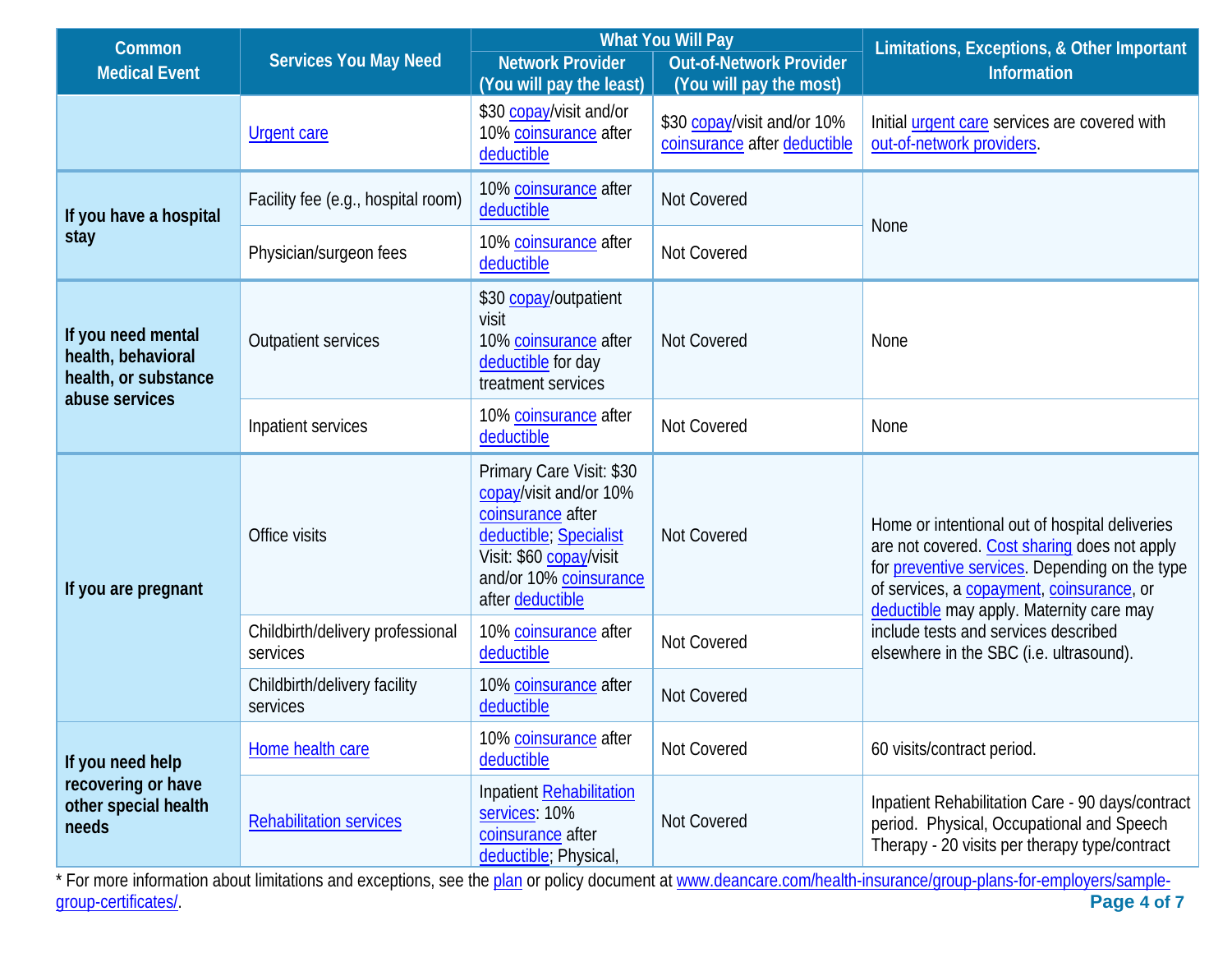| Common               | <b>Services You May Need</b> | <b>What You Will Pay</b>                                       |                                                           | Limitations, Exceptions, & Other Important                                                                                     |  |
|----------------------|------------------------------|----------------------------------------------------------------|-----------------------------------------------------------|--------------------------------------------------------------------------------------------------------------------------------|--|
| <b>Medical Event</b> |                              | <b>Network Provider</b><br>(You will pay the least)            | <b>Out-of-Network Provider</b><br>(You will pay the most) | <b>Information</b>                                                                                                             |  |
|                      |                              | Occupational and<br>Speech Therapy: \$30<br>copay/therapy/day  |                                                           | period. Services for custodial care are a policy<br>exclusion.                                                                 |  |
|                      | <b>Habilitation services</b> | \$30 copay/therapy/day                                         | Not Covered                                               | Habilitative therapies - 20 visits per therapy<br>type/contract period. Services for custodial<br>care are a policy exclusion. |  |
|                      | Skilled nursing care         | 10% coinsurance after<br>deductible                            | <b>Not Covered</b>                                        | 30 days/confinement.                                                                                                           |  |
|                      | Durable medical equipment    | 10% coinsurance after<br>deductible                            | Not Covered                                               | None                                                                                                                           |  |
|                      | <b>Hospice services</b>      | 10% coinsurance after<br>deductible                            | Not Covered                                               | <b>None</b>                                                                                                                    |  |
| If your child needs  | Children's eye exam          | \$30 copay/visit and/or<br>10% coinsurance after<br>deductible | Not Covered                                               | Exams performed by an ophthalmologist will<br>incur the specialty office visit cost share.                                     |  |
| dental or eye care   | Children's glasses           | 10% coinsurance after<br>deductible                            | Not Covered                                               | Applies to pediatric coverage only. One pair<br>per contract year. No coverage for adults.                                     |  |
|                      | Children's dental check-up   | Not Covered                                                    | Not Covered                                               | <b>None</b>                                                                                                                    |  |

# **Excluded Services & Other Covered Services:**

| Services Your Plan Generally Does NOT Cover (Check your policy or plan document for more information and a list of any other excluded services.) |                                                                                |                                   |  |  |  |
|--------------------------------------------------------------------------------------------------------------------------------------------------|--------------------------------------------------------------------------------|-----------------------------------|--|--|--|
| <b>Bariatric Surgery</b>                                                                                                                         | • Infertility Treatment                                                        | Private-duty nursing              |  |  |  |
| Cosmetic services including surgery<br>$\bullet$                                                                                                 | Long-term care                                                                 | Routine foot care                 |  |  |  |
| Dental care (Adult)                                                                                                                              | • Non-emergency care when travelling outside the                               | Weight Loss Programs<br>$\bullet$ |  |  |  |
|                                                                                                                                                  | U.S.                                                                           |                                   |  |  |  |
| Other Covered Services (Limitations may apply to these services. This isn't a complete list. Please see your plan document.)                     |                                                                                |                                   |  |  |  |
| Acupuncture (Limited to 10 visits per Contract                                                                                                   | • Hearing aids (Limited to one aid per ear every 36 • Routine eye care (Adult) |                                   |  |  |  |
| Period)                                                                                                                                          | months)                                                                        |                                   |  |  |  |
| Chiropractic care                                                                                                                                |                                                                                |                                   |  |  |  |

**Page 5 of 7** \* For more information about limitations and exceptions, see the **plan** or policy document at [www.deancare.com/health-insurance/group-plans-for-employers/sample](https://www.deancare.com/health-insurance/group-plans-for-employers/sample-group-certificates/)[group-certificates/.](https://www.deancare.com/health-insurance/group-plans-for-employers/sample-group-certificates/)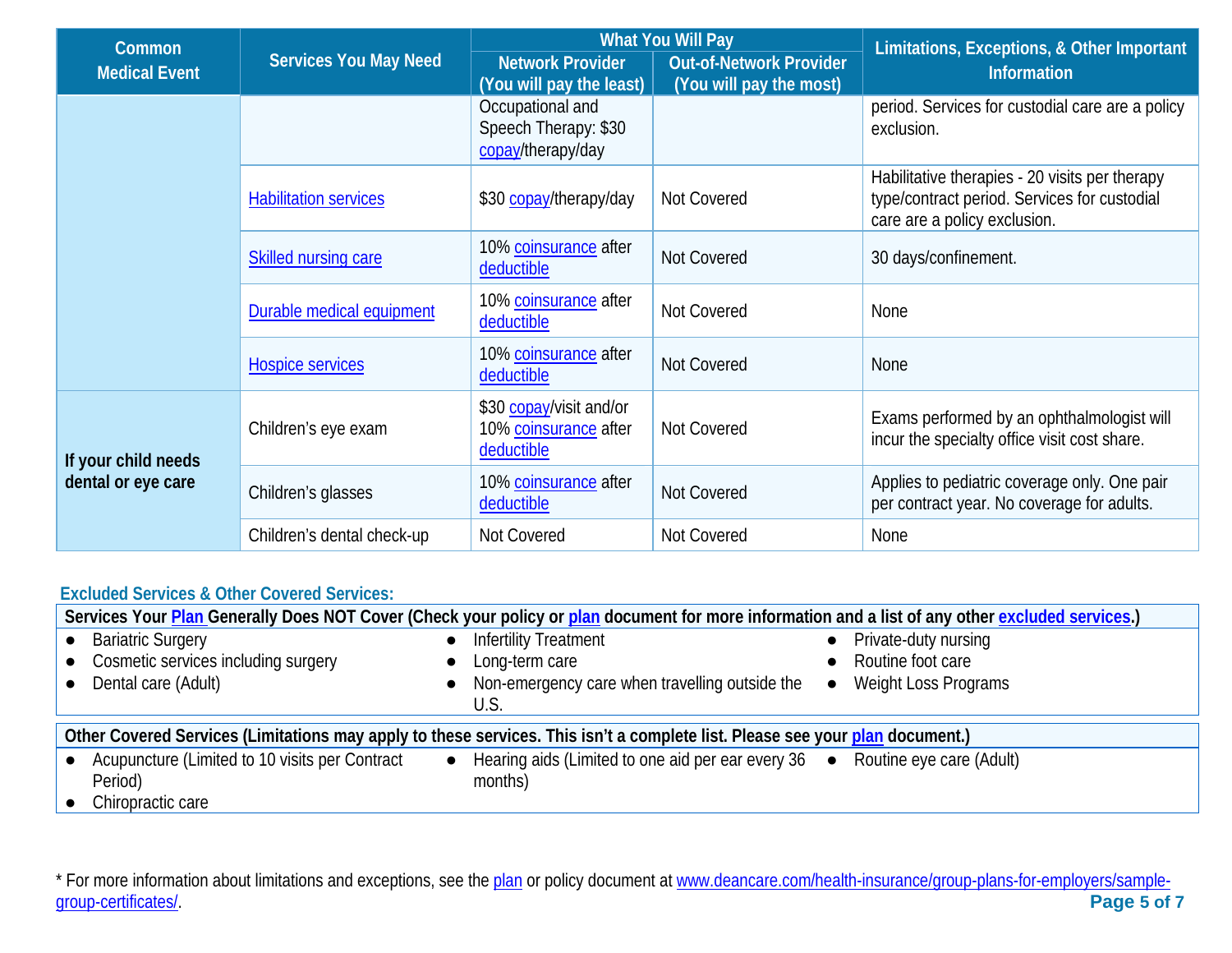Your Rights to Continue Coverage: There are agencies that can help if you want to continue your coverage after it ends. The contact information for those agencies is: U.S. Department of Labor, Employee Benefits Security Administration at 1-866-444-EBSA (3272) or [https://www.dol.gov/ebsa/healthreform;](https://www.dol.gov/ebsa/healthreform) Department of Health and Human Services, Center for Consumer Information and Insurance Oversight, at 1-877-267-2323 x61565 or [www.cciio.cms.gov.](http://www.cciio.cms.gov/) Other coverage options may be available to you too, including buying individual insurance coverage through the [Health Insurance](https://www.healthcare.gov/sbc-glossary/#health-insurance) [Marketplace.](https://www.healthcare.gov/sbc-glossary/#marketplace) For more information about the [Marketplace,](https://www.healthcare.gov/sbc-glossary/#marketplace) visit [www.HealthCare.gov](http://www.healthcare.gov/) or call 1-800-318-2596.

Your Grievance and Appeals Rights: There are agencies that can help if you have a complaint against you[r plan](https://www.healthcare.gov/sbc-glossary/#plan) for a denial of a [claim.](https://www.healthcare.gov/sbc-glossary/#claim) This complaint is called a [grievance](https://www.healthcare.gov/sbc-glossary/#grievance) or [appeal.](https://www.healthcare.gov/sbc-glossary/#appeal) For more information about your rights, look at the explanation of benefits you will receive for that medica[l claim.](https://www.healthcare.gov/sbc-glossary/#claim) Your [plan](https://www.healthcare.gov/sbc-glossary/#plan) documents also provide complete information to submit a [claim,](https://www.healthcare.gov/sbc-glossary/#claim) [appeal,](https://www.healthcare.gov/sbc-glossary/#appeal) or a [grievance](https://www.healthcare.gov/sbc-glossary/#grievance) for any reason to your [plan.](https://www.healthcare.gov/sbc-glossary/#plan) For more information about your rights, this notice, or assistance, contact: Dean Health Plan at [www.deancare.com](http://www.deancare.com/) or 800-279-1301 (TTY: 711); U.S. Department of Labor, Employee Benefits Security Administration at 1-866-444- EBSA (3272) o[r https://www.dol.gov/ebsa/healthreform](https://www.dol.gov/ebsa/healthreform) or the Wisconsin Office of the Commissioner of Insurance at P.O. Box 7873, Madison, WI 53707-7873, <http://oci.wi.gov/> or call (800) 236-8517.

### **Does this plan provide Minimum Essential Coverage? Yes**.

[Minimum Essential Coverage](https://www.healthcare.gov/sbc-glossary/#minimum-essential-coverage) generally includes [plans](https://www.healthcare.gov/sbc-glossary/#plan), [health insurance](https://www.healthcare.gov/sbc-glossary/#health-insurance) available through the [Marketplace](https://www.healthcare.gov/sbc-glossary/#marketplace) or other individual market policies, Medicare, Medicaid, CHIP, TRICARE, and certain other coverage. If you are eligible for certain types of [Minimum Essential Coverage,](https://www.healthcare.gov/sbc-glossary/#minimum-essential-coverage) you may not be eligible for the [premium tax credit.](https://www.healthcare.gov/sbc-glossary/#premium-tax-credits)

#### **Does this plan meet Minimum Value Standards? Yes.**

If your [plan](https://www.healthcare.gov/sbc-glossary/#plan) doesn't meet the [Minimum Value Standards,](https://www.healthcare.gov/sbc-glossary/#minimum-value-standard) you may be eligible for a [premium tax credit](https://www.healthcare.gov/sbc-glossary/#premium-tax-credits) to help you pay for a plan through the [Marketplace.](https://www.healthcare.gov/sbc-glossary/#marketplace)

#### **Language Access Services:**

Spanish (Español): Para obtener asistencia en Español, llame al 800-279-1301 (TTY: 711). Tagalog (Tagalog): Kung kailangan ninyo ang tulong sa Tagalog tumawag sa 800-279-1301 (TTY: 711). Chinese (中文): 如果需要中文的帮助, 请拨打这个号码800-279-1301 (TTY: 711). Navajo (Dine): Dinek'ehgo shika at'ohwol ninisingo, kwiijigo holne' 800-279-1301 (TTY: 711).

*To see examples of how this [plan](https://www.healthcare.gov/sbc-glossary/#plan) might cover costs for a sample medical situation, see the next section.*

**Page 6 of 7** \* For more information about limitations and exceptions, see the [plan](https://www.healthcare.gov/sbc-glossary/#plan) or policy document at [www.deancare.com/health-insurance/group-plans-for-employers/sample](https://www.deancare.com/health-insurance/group-plans-for-employers/sample-group-certificates/)[group-certificates/.](https://www.deancare.com/health-insurance/group-plans-for-employers/sample-group-certificates/)